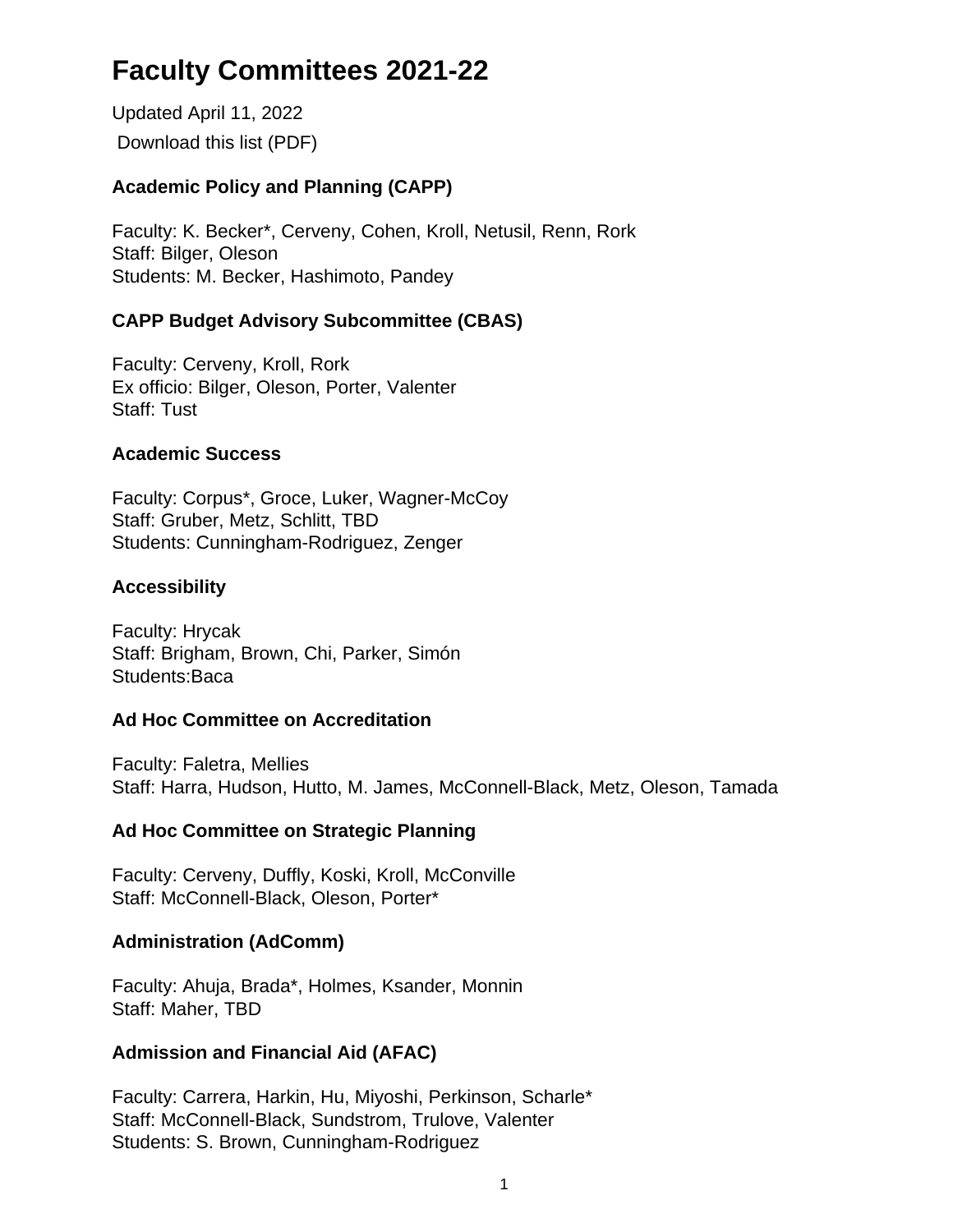#### **Advancement and Tenure (CAT)**

Faculty: Crocker, Cross, Drumm, Koski, Minardi, Ritz, Rock\* Staff: Oleson Chair: Bilger

## **Alcohol and Other Drugs (AOD)**

Faculty: Ditter\*, Foat, Garrett Staff: Granger, McConnell-Black, Ochoa Staff: Oleson, Tamada, TBD Students: TBD

#### **Appeals and Review (A&R)**

Faculty: Nicholson, Scharle, Schneiberg, Whittington Trustees: Adams, Alt, Noto, Wollenberg Staff: Bilger, Perlmutter

#### **Art Collection Management (ACMC)**

Faculty: Ondrizek, Wang Staff: Oleson\*, Porter, Snyder, TBD Students: TBD

#### **Bookstore Board**

Faculty: Alonso, Rhew Staff: Tust, Valenter, Valeske Students: Pandey

## **Center for Teaching and Learning**

Faculty: Miller

#### **Classroom Observation**

Faculty: Faletra, D. Fix, Miyoshi, Pearson, Shampay

#### **Combined Degree Programs**

Faculty: Essick\*, J. Fix

#### **Commencement**

Faculty: Garloff, Wang Staff: Heaton, Oleson\* Students: M. Becker, Zenger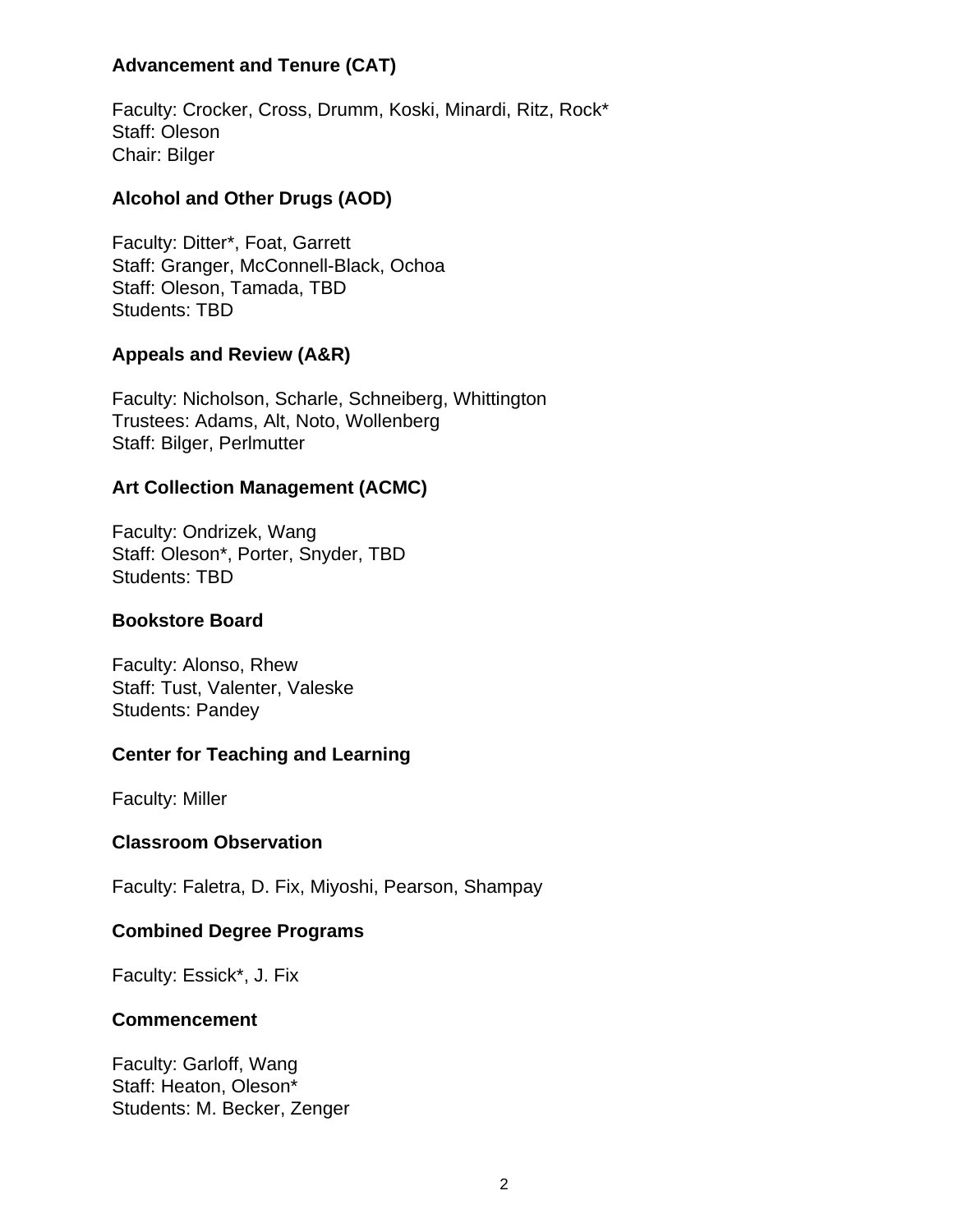#### **Community Affairs (CAC)**

Faculty: Bedau\*, Ditter, Steinman Staff: McConnell-Black

#### **Community Engagement**

Faculty: Duffly, Fortuna\*, Wagner-McCoy Staff: TBD

## **Computing Policy (CPC)**

Faculty: Hochman, Z. Jiang, Kobayashi, McGuffey, Montgomery\*, Pearson Staff: Hutto, Kwong Caputo, V. Moreno, Morita-McVey, Tamada, Tust Staff: Poliakoff, Sundstrom Students: Reeder

#### **Diversity**

Faculty: Bowring, Garcia-Bryce\*, Kobayashi, Natarajan, Rajbhandari Staff: Chi, M. James, Trulove, Valintis Students: Branker-McLean, S. Brown, Cunningham-Rodriguez, Sakai

#### **Faculty Clerk**

Pommersheim

#### **Faculty Mentors**

Faculty: K. Becker, Hovda, Schaack, Whittington

#### **Fellowships and Awards**

Faculty: Khan, Knutson (f), López Lerma, Vaidya, Witt, Zornik\* Staff: Harra

#### **General Education**

Faculty: Canseco-Gonzalez\*, King, Luker, Nighswander, Pommersheim

#### **Graduate Studies (MALS)**

Faculty: Bershtein, Breen, Dickson\*, Schaack, Silverstein Staff: Hudson

#### **Grievance Review Panel**

Faculty: Currie (f), D. Fix, Franklin, Glasfeld, Hochman, Mann, Millender, Ondrizek, Pearson, Wasserstrom (sp) (President appoints chair)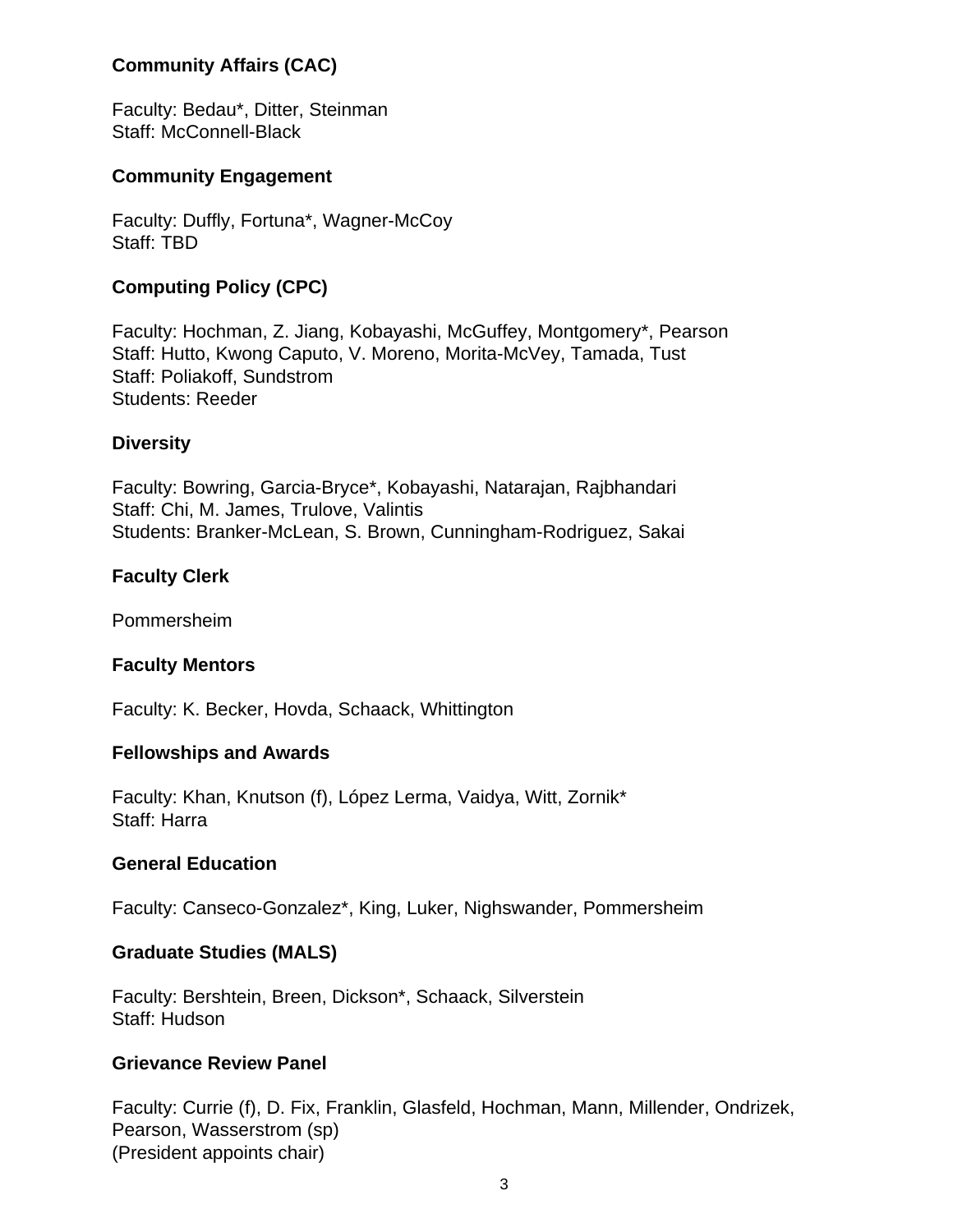## **Institutional Animal Care and Use (IACUC)**

Faculty: Hackenberg\*, Hinchliff, Zornik Staff: Wilkinson Community: TBD Veterinarian: Saunders Students: TBD

## **Institutional Biosafety**

Faculty: Essick\*, Fey Staff: Sams Community: TBD

## **Institutional Review Board (IRB)**

Faculty: Harper, Khan\*, Korobenko, Mann, Pitts\* Staff: Oleson Community: Magnan, Sipes

# **Judicial Board (J Board)/Adjudicating Boards**

Advisors: Karoly, Scheible

## **Library Board/IMC**

Faculty: D. Fix, J. Jiang, Rajbhandari, Schaack Staff: Hutto\* Students: Ratliff

## **Locher Summer Creative Scholarships**

Faculty: Bashir, Bredeson, Kobayashi, Ondrizek, Tran

## **Mentoring for New Faculty**

Faculty: Bowring, Whittington Staff: M. James, Metz

## **Off-Campus Study Programs (OCSC)**

Faculty: Alonso\*, Landvatter, Lencek, Silverstein Staff: Maher, McConnell-Black, Sundstrom, Trulove Students: TBD

## **Orientation**

Faculty: Hochman, Osorno Staff: Yang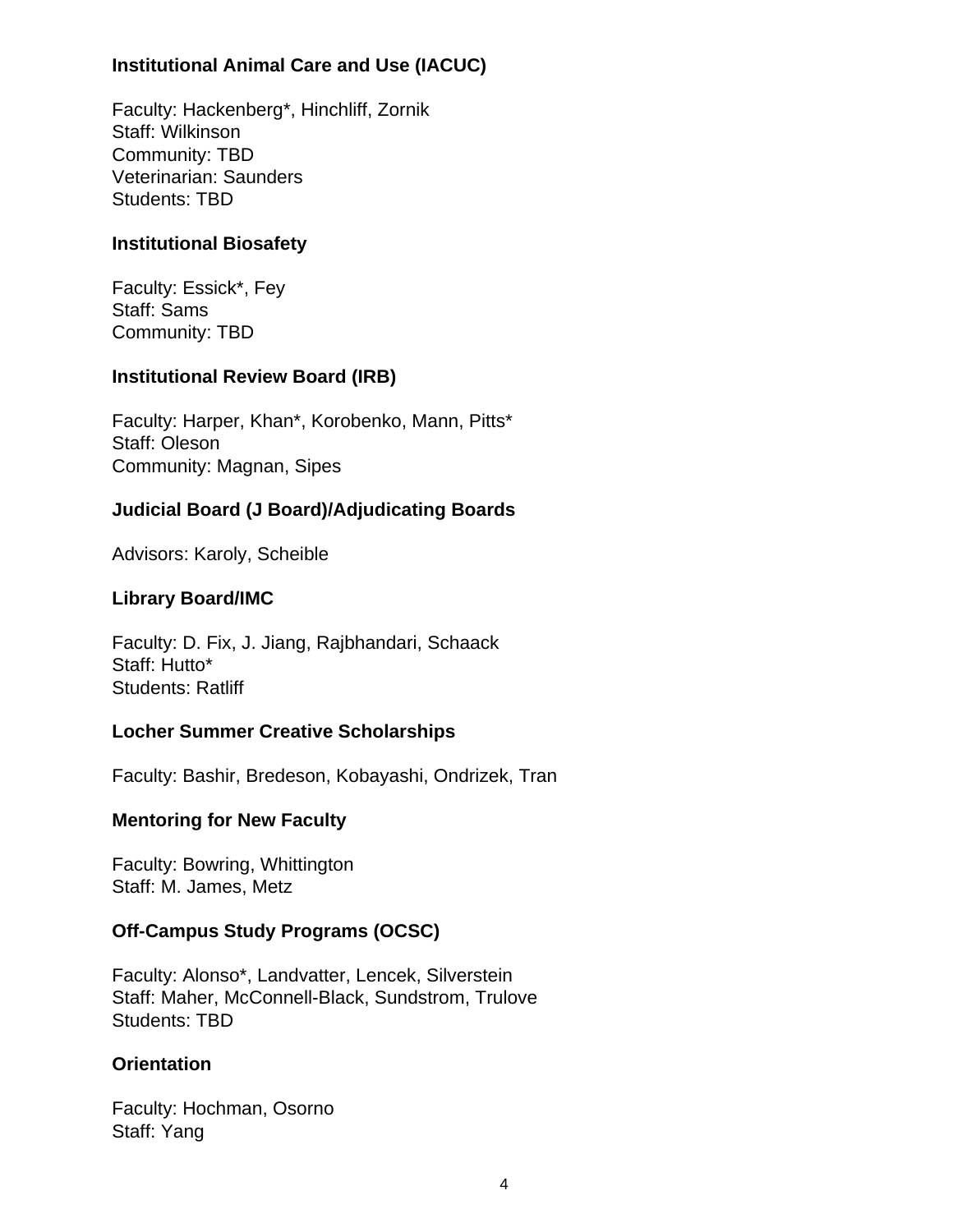## **Outreach (TAG)**

Faculty: Shurman\*, Tran, Waller Staff: Hudson Parliamentarian Ksander

## **Physical Plant**

Faculty: Hinchliff, Lazier, Novak, Shampay\* Staff: Heaton, Maher, V. Moreno, Oleson, Valenter\* Staff: Yeadon Students: M. Becker, Hashimoto

#### **Pre-Med**

Advisors: Cerveny, Currie (f), Shampay

## **President's Summer and Winter Fellows/Davis**

Faculty: Foat, Leibman

## **Radiation Safety (RSC) (meets with Reactor Operations)**

Faculty: Beck, Gerrity\*, Shurman Ex officio: Newhouse, Sams Staff: Oleson

#### **Reactor Operations**

Faculty: Beck, Gerrity\*, Shurman Staff: Newhouse, Oleson Student: TBD Community: Dyer, Lei, Reese

#### **Reed Union**

Faculty: Montgomery Staff: Corrigan-McElroy, Tsang Students: Marsaw, Reeder

#### **Sabbatical Fellowship Awards**

Faculty: J. Fix, Garloff\*, Hinchliff, Lazier, Mann

#### **Sex, Gender, and Sexuality (SGS) Studies**

Faculty: Bershtein, Harper, Hrycak\*, Novak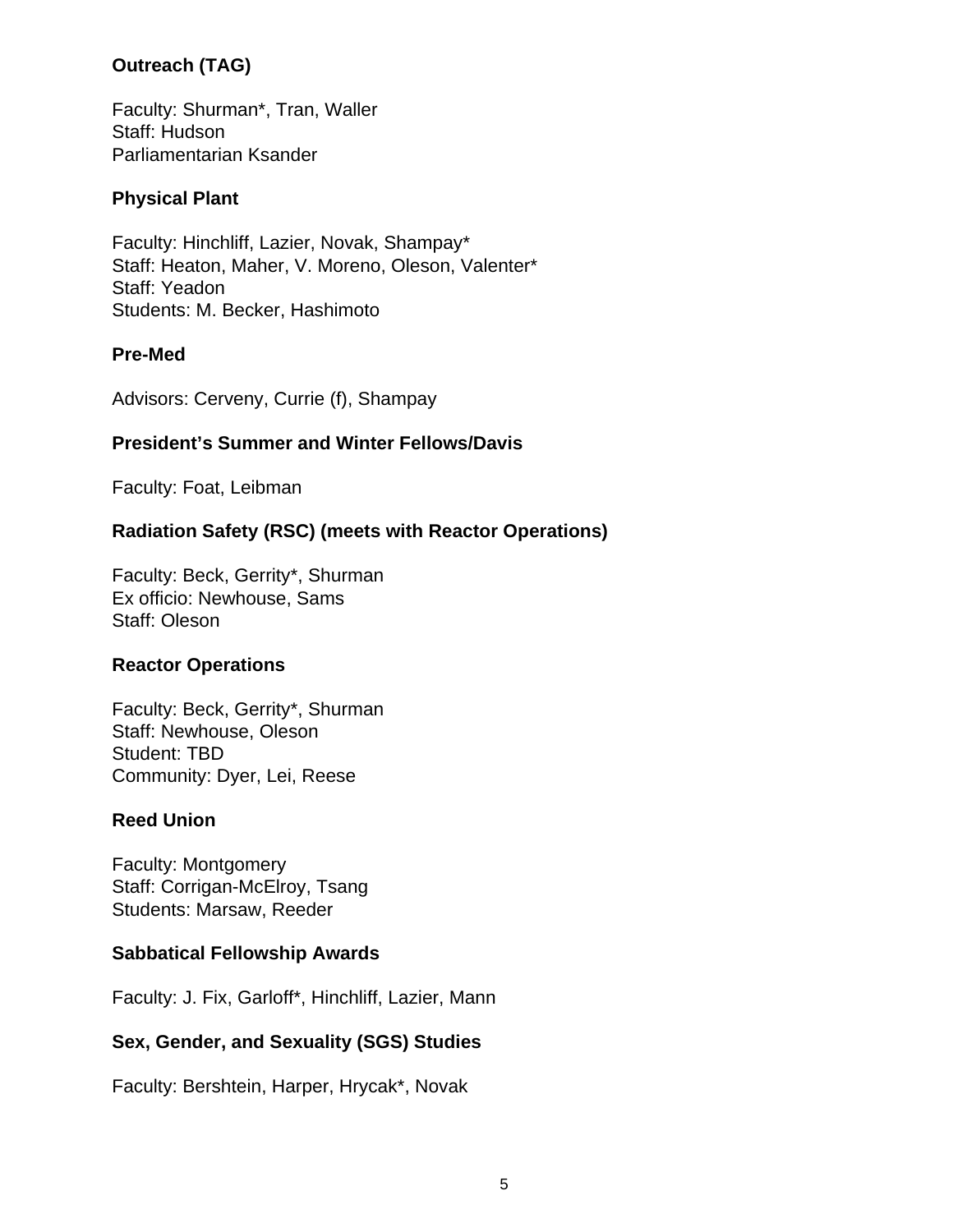#### **Student Consultants for Hum 110**

Faculty: Miller, Savery Staff: West

#### **Undergraduate Research**

Faculty: Bredeson\*, Fey, LaLonde, Landvatter, Nighswander, Waller Staff: Griffin

#### **Vollum Award for Science and Technology**

Faculty: Franklin, Glasfeld, Groce, Osorno, Renn Staff: Bilger, Oleson, Porter

# **Interdisciplinary Committees**

#### **American Studies**

Duffly, Riley, Schneiberg, Wagner-McCoy\*

#### **Biochemistry/Molecular Biology (BMB)**

Ahuja, Mellies, Rush, Shampay\*

#### **Chemistry/Physics**

Beck, Gerrity

#### **Comparative Literature**

Drumm\*, Grinberg, J. Jiang, King, López Lerma, Rajbhandari, Stofle

## **Comparative Race and Ethnicity Studies (CRES)**

Bashir (sp), Duffly, Montgomery\*, Natarajan, Schneiberg, Vaidya

#### **Dance/Theatre**

Ksander, Tran

#### **Environmental Studies (ES)**

Glasfeld, Howe\*, Koski, Michaels, Netusil

#### **Film and Media Studies**

Bershtein, Cohen, Garloff, Grinberg\*, Harkin, J. Jiang, López Lerma, Miyoshi, Witt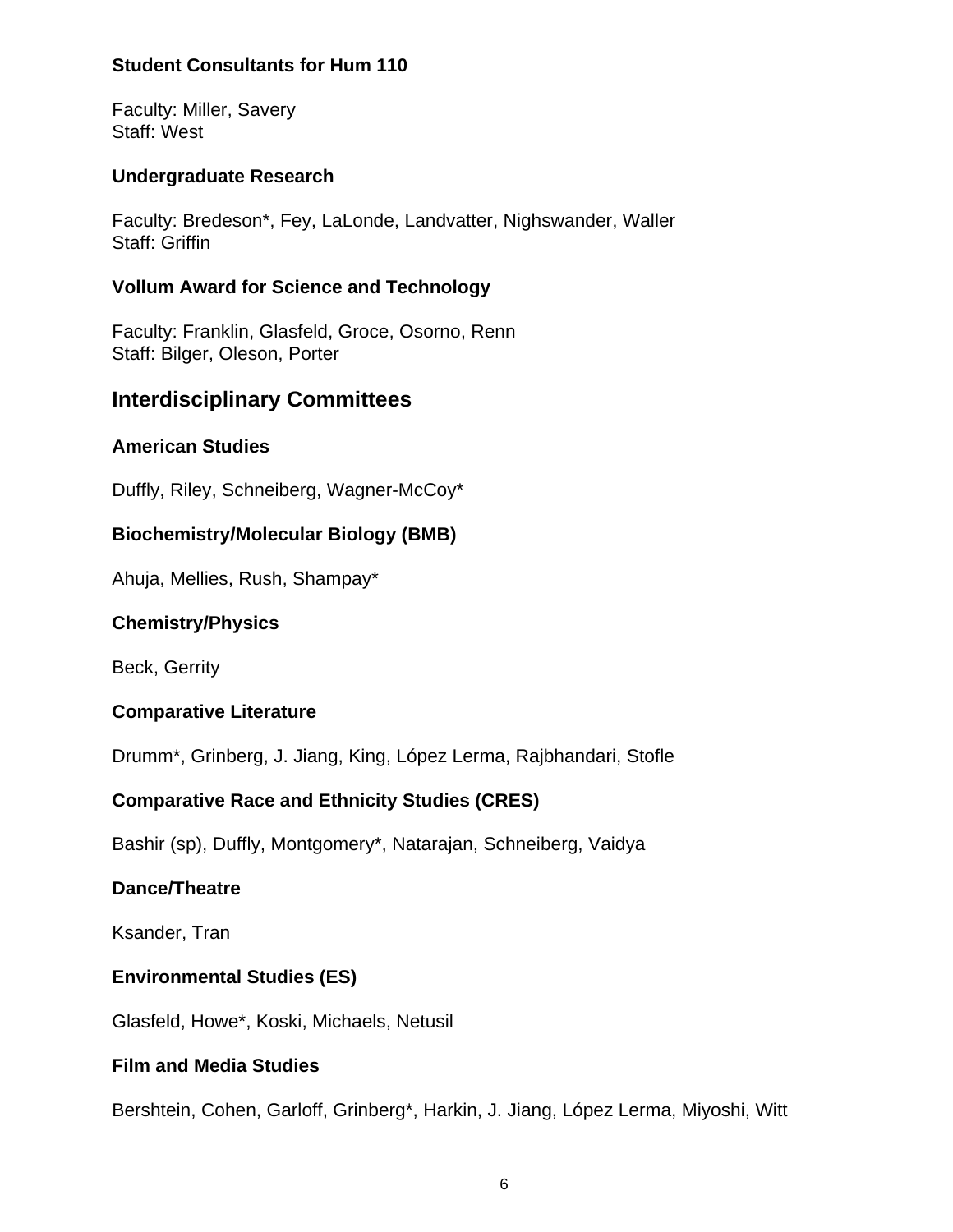## **History/Literature**

Breen, Savery

## **ICPS**

Brada, Howe, Z. Jiang, Montgomery\*, Schneiberg

## **Literature/Theatre**

Duffly, Savery

## **Mathematics/Computer Science**

J. Fix, Pommersheim

#### **Mathematics/Economics**

Perkinson, Rork

## **Mathematics/Physics**

Franklin, Korobenko

#### **Neuroscience**

Cerveny, Currie, Pitts\*, Zornik

## **Religion/Ancient Mediterranean Studies**

Foat, Nicholson

## **Religion/Political Science**

GhaneaBassiri (f), Scheible (sp), Steinberger

# **Committees Formed Under The Community Constitution**

#### **Appeals Board**

Faculty: Grinberg (sp), Nicholson\*, Savery, Steinberger (f), Steinman Students: S. Brown, C. Park, Zenger

## **Honor Council**

Faculty: Garrett, King\*, Savery Staff: Samuels, Tanner, West Students: TBD